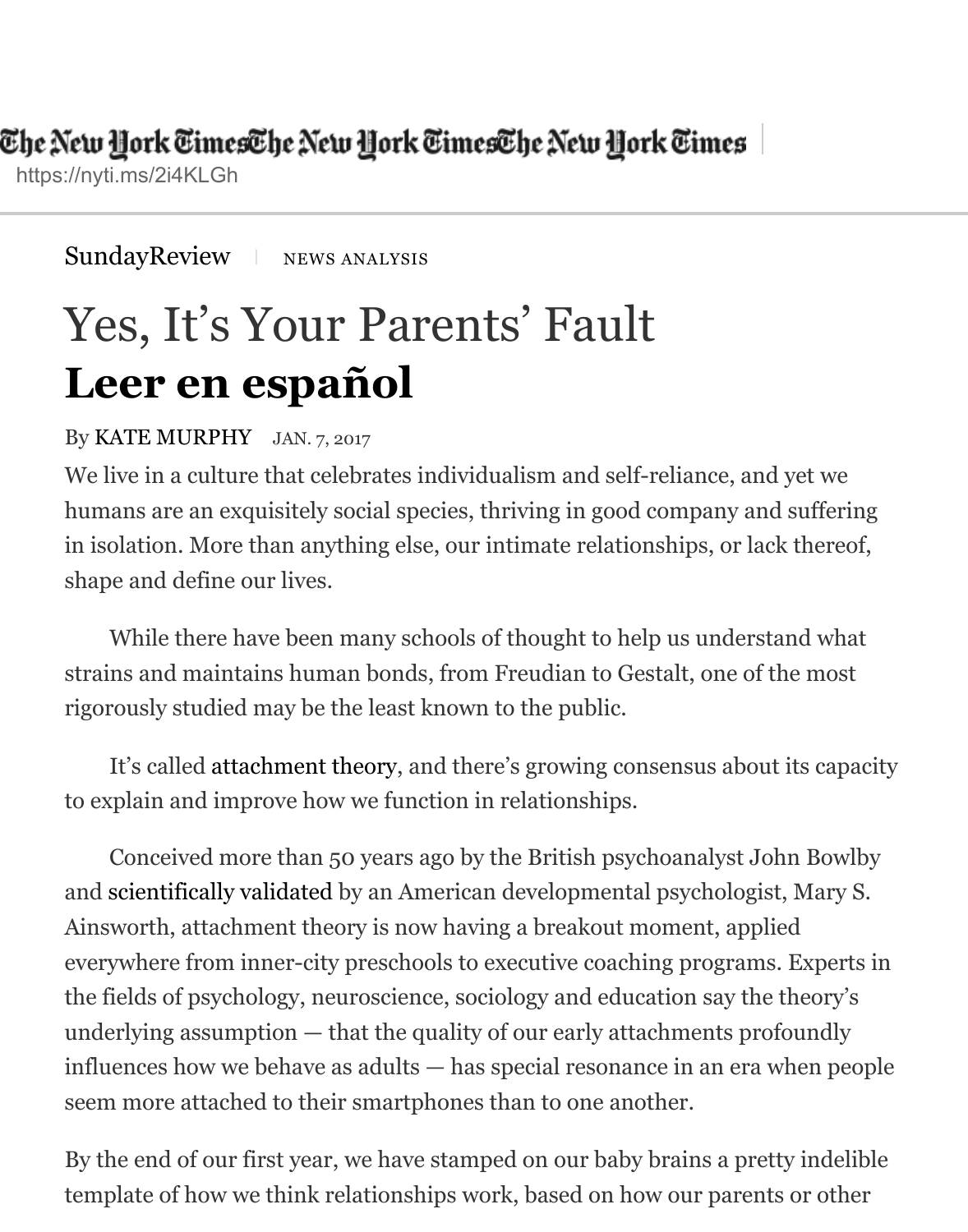if you are distressed you will be able to turn to someone for help and feel yo be there for others," said Miriam Steele, the co-director of the Center for Attachment Research at the New School for Social Research in New York.

It's not so great if you are one of the 40 percent to 50 percent of babies meta-analysis of research indicates, are insecurely attached because their ea experiences were suboptimal (their caregivers were distracted, overbearing, [dismissive, unreliable, absent or perhaps threatening\). "Then you have to](http://www.newschool.edu/nssr/centers-special-programs/?id=104444) earyour security," Dr. Steele said, by later forming secure attachments that help override your flawed internal working model.

Given that the divorce rate is also 40 percent to 50 percent, it would see this is not an easy task. Indeed, researchers said, people who have insecure attachment models tend to be drawn to those who fit their expectations, every they are treated badly. They may subconsciously act in ways that elicit inser unreliable or abusive behavior, whatever is most familiar. Or they may flee a attachments becau[se they feel u](http://www.cdc.gov/nchs/nvss/marriage_divorce_tables.htm)nfamiliar.

"Our attachment system preferentially sees things according to what has happened in the past," said Dr. Amir Levine, a psychiatrist at Columbia Uni and the co-author of the book "Attached," which explores how attachment behaviors affect the neurochemistry of the brain. "It's kind of like searching Google where it fills in based on what you searched before."

But again, history is not necessarily destiny. Intervention programs at the New School and the University of Delaware are having marked success helping a groups like teenage mothers change their attachment behaviors (often passed passed by  $\alpha$ ) down through generations) and establish more secure relationships. Another attachment-based intervention strategy called Circle of Security, which has trained facilitators in 20 countries, has also proved effective.

What these protocols have in common is promoting participants' aware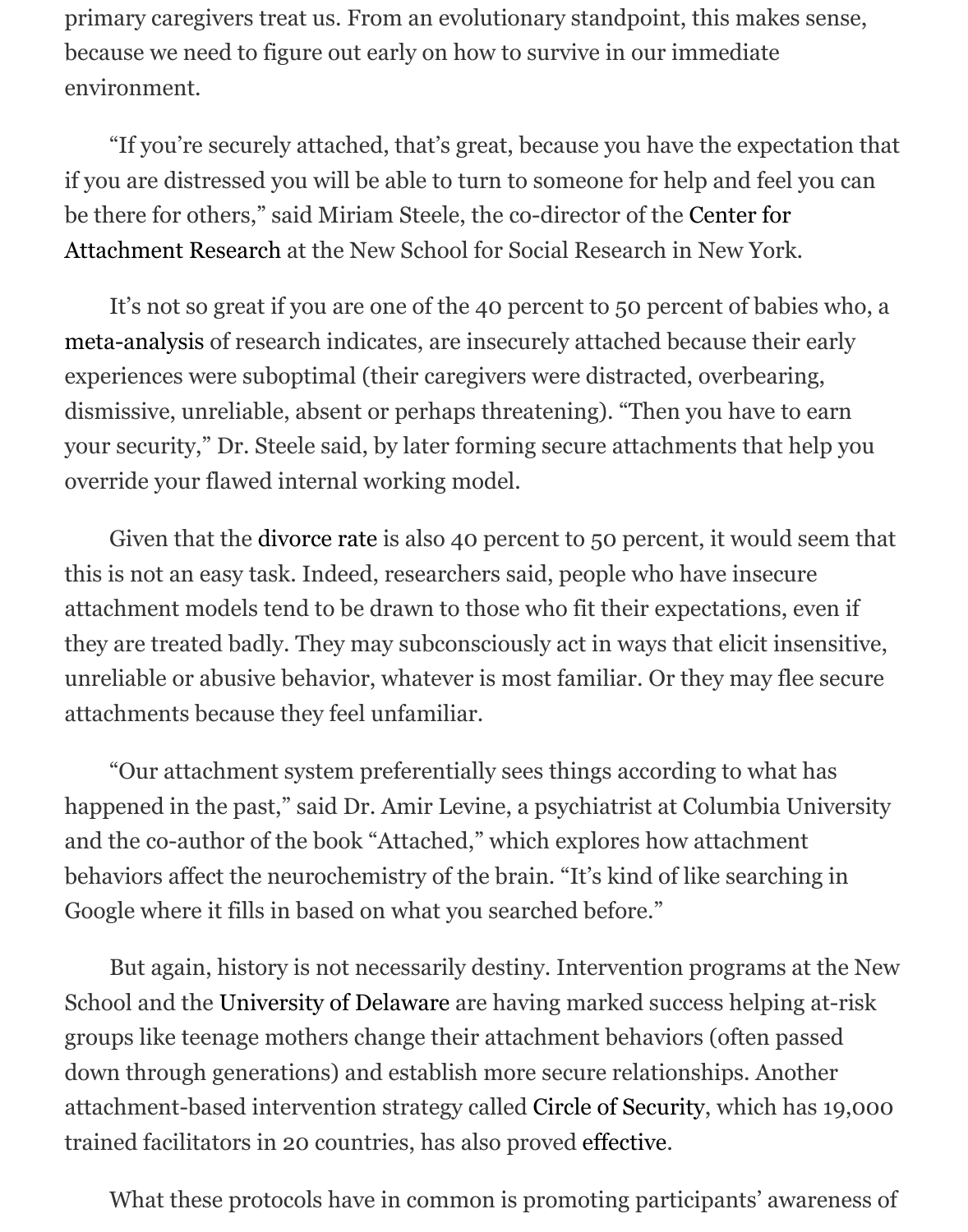associate professor of psychology at Pennsylvania State University who rese attachment-oriented psychotherapy.

Indeed, if you look at the classic categories of attachment styles  $-$  secure insecure anxious; insecure avoidant; and insecure disorganized  $-$  it's pretty figure out which one applies to you and others in your life. The categories st from tens of thousands of observations of babies and toddlers whose caregivers leave them briefly, either alone or with a stranger, and then return, a test kn the "strange situation." The labels can also apply to how adults behave toward loved ones in times of stress.

Secure children get upset when their caregivers leave, and run toward them with outstretched arms when they return. They fold into the caregiver and a quickly soothed. A securely attached adult similarly goes to a loved one for  $\alpha$ and support when they, say, are passed over for a promotion at work or feel vulnerable or hurt. They are also eager to reciprocate when the tables are turned.

Children high on the insecure anxious end of the spectrum get upset when caregivers leave and may go to them when they return. But these children are easily soothed, usually because the caregiver has proved to be an unreliable of comfort in the past. They may kick and arch their back as if they are angre adults, they tend to obsess about their relationships and may be overly dran order to get attention. They may hound romantic interests instead of taking

Insecure avoidant children don't register distress when their caregivers (although their stress hormones and heart rate may be sky high) and they d show much interest when caregivers return, because they are used to being or rebuffed. Alternatively, a parent may have smothered them with too much attention. Insecure avoidant adults tend to have trouble with intimacy and a more likely to leave relationships, particularly if they are going well. They m return calls and resist talking about their feelings.